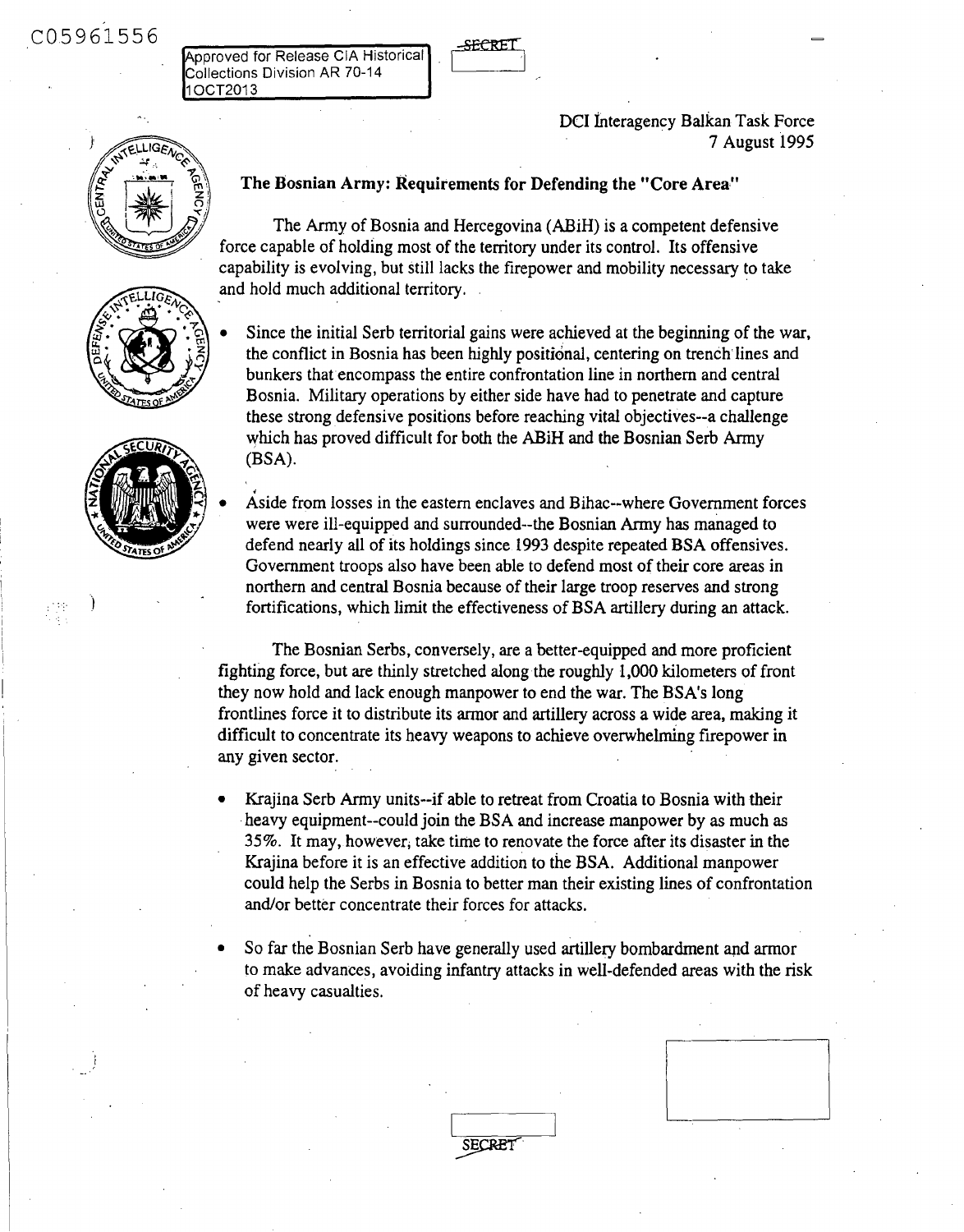# **Requirements to Defend the "Core Area"**

## **Assumptions:**

- Any weapons given to the Bosnians will be used for offensive purposes, given the Government's long-term objective of reclaiming traditionally Muslim-held areas.
- Belgrade continues its current level of support to Bosnian Serbs: limited resupply, some VJ special forces, but no major ground force or air intervention in support of the BSA.
- Islamic assistance to Bosnia remains roughly comparable to current levels: moderate tonnage of supplies, no heavy equipment, negligible numbers of fighters.
- " The Croatian government becomes willing to allow heavy weapons into central Bosnia and additional supplies into Bihac. The Bosnian Federation remains more or less intact: some Croat-Muslim military cooperation and maintenance of the cease-fire.

The Bosnian Army would not require major material **assistance** to defend the "core area"--the central region extending roughly from Tuzla to Mostar. The Croatian Army's breakthrough in UN Sector North has greatly improved the Bihac pocket's strategic position, making its prospects for survival excellent. Unless a land corridor is opened to Gorazde, it probably would eventually fall in the face of an all-out BSA attack, although Government forces in the enclave would not give up without a fight.

#### **Equipment:**

e To bolster the Bosnian Army and provide a more robust defensive capability, Government forces would require roughly 50 additional tanks, over 100 heavy artillery pieces, medium and heavy mortars, and anti-tank munitions. Improvements in the army's support structure--trucks or buses, jeeps, and communications **assets--and** fixed defenses--mines, machineguns, and barbed wire--would also significantly improve the force's combat capabilities.

### **Training:**

\* Most Government troops are relatively well educated and all adult **males** have had compulsory military training. The ABiH could assimilate personal weapons immediately and could probably train troops to employ crew-served weapons--artillery, mortars, and anti-tank weapons--in under six months, especially if they were familiar systems. However, it would take longer--perhaps six months or more with outside advisors--for its forces to learn to employ them most effectively and as units. Maintenance and supply would stress the army's existing logistic system and probably require additional training.

2

**SECRET**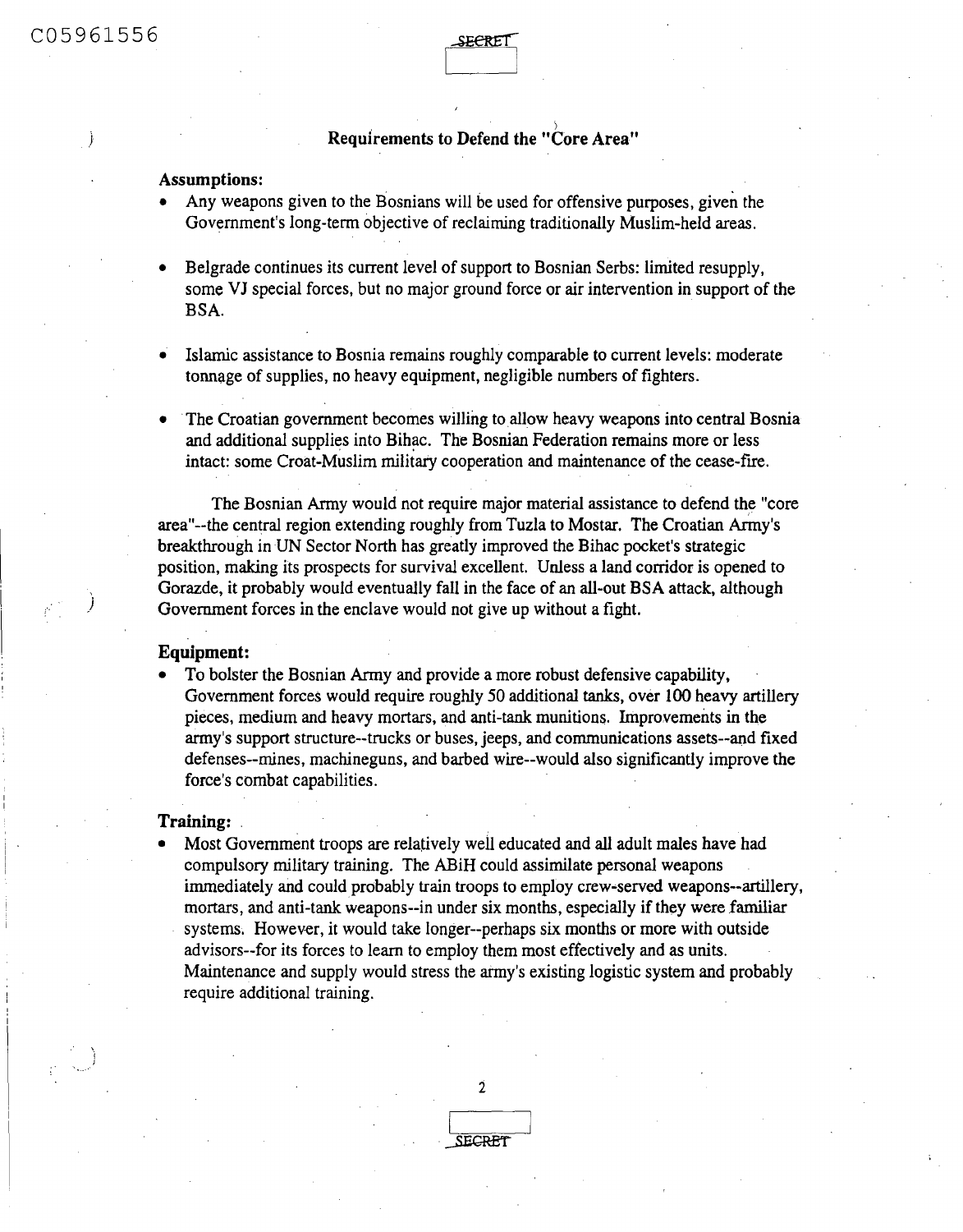$\vec{P}_{\rm eff}$ 

#### Airstrikes:

• Continued No-Fly Zone enforcement would be helpful but not critical-so long as Federal "Yugoslav" air forces did not intervene--given the Bosnian Serbs' limited air power and the marginal impact of airpower in the war. The Government would not require air support to hold its core areas against BSA offensives at the current level of fighting. If the BSA were to escalate fighting by trying for a knock-out offensive, Government forces might need limited airstrikes, possibly to help relieve pressure on Sarajevo and Gorazde and disrupt BSA movement along key lines of communication.

#### **Requirements for an Offensive Force**

### **Assumptions:**

- Belgrade provides increased support to the Bosnian Serbs--including overt intervention if necessary--adequate to prevent a decisive Serb military defeat, major loss of support of Serb-majority territory, and/or to counter any Croat-Muslim threat to the Posavina corridor. This would partially offset increased supplies to the Government unless Western aid was so extensive that Belgrade could not keep pace.
- Islamic assistance to Bosnia increases, but is not decisive. More supplies, including some heavy equipment, reach Government forces; however, no outside countries contribute combat troops.
- \* Croatia and the Bosnian Croats become willing to allow transit of heavy equipment and supplies to the Bosnian Government.

The Bosnian Army is already able to conduct some offensives, and almost any form of material support would--directly or indirectly--improve the ABiH's offensive capabilities. However, to create a Bosnian Army with a genuine capability for sustained offensive operations, it would be necessary to transform many aspects of the fighting force. The Bosnians would require armor and artillery, much better transportation and a true logistics system, and combined-arms training supported by improved. communications.

#### **Equipment:**

\* In order to support successful attacks and regain **a** significant percentage of the country's territory, the Bosnian Army would require substantial heavy weapons and increased mobility: probably over 100 tanks, hundreds of artillery pieces, enough motorized transport to exploit breakthroughs, mine-clearing and combat engineer units.